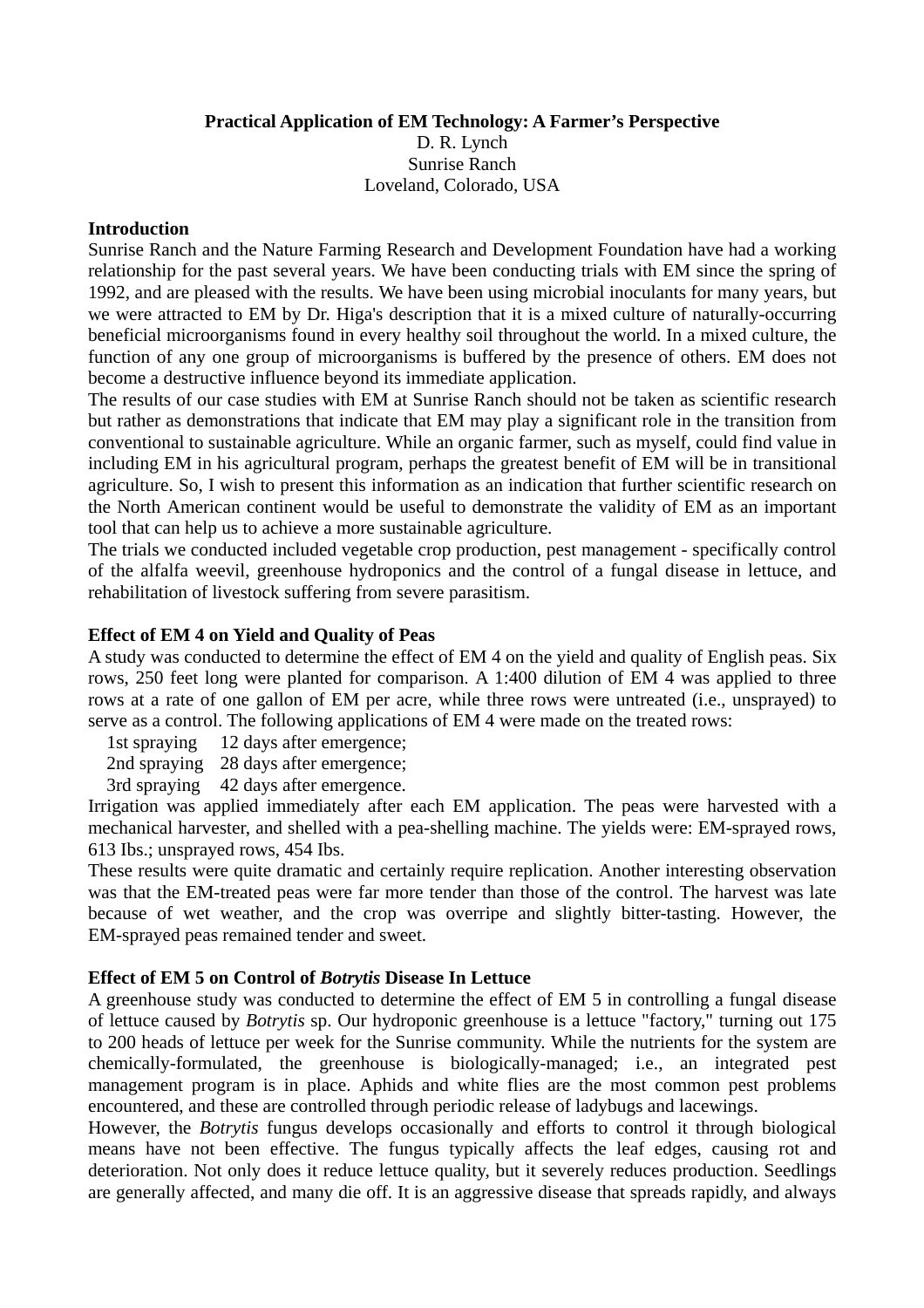requires a complete clean-out and sterilization of the greenhouse.

In April of 1992, *Botrytis* began spreading throughout the greenhouse. At that time, production levels were 200-plus heads per week, but as the fungus spread, production dropped markedly to around 135 heads per week. Lettuce-head quality and weight were also reduced.

In an effort to control the disease, EM 4 was added to the nutrient tank at a rate of 3 ml of EM4 per liter of nutrient solution. However, lettuce yield and quality continued to decline into May with EM 4 apparently having no effect. The level of fungal damage was so extensive that a complete shutdown of the greenhouse was imminent.

In June, we made a last desperate effort to control the disease using EM 5 as a foliar spray on both seedlings and benches. EM 5 was added to the nutrient tank at a rate of 3 ml of stock solution per liter of nutrient solution. The solution containing EM 5 was then sprayed on all lettuce plants once a week. The results were dramatic. By late June, the fungus was obviously declining. By the second week of July, there were virtually no losses of seedlings. The vigor and health of seedling plants had returned to near normal. By mid-July, the Botrytis disease had completely cleared up. Therefore, we have continued to use EM 5 routinely in the management of our hydroponic greenhouse.

# **Effect of EM5 on Control of the Alfalfa Weevil**

A study was conducted to determine whether EM 5 could help to control the webworm or alfalfa weevil which can cause extensive damage to this important legume crop. The 1993 season produced a heavy infestation of webworm in all alfalfa stands. Typically, the approach to minimizing webworm damage in an organic operation is to cut alfalfa early thereby preventing a heavy loss in production. *Bacillus thuringiensis* (Bt) had been tried previously but with little effect.

Two side-by-side ten-acre fields were used for this trial. Both fields were fertilized with a foliar spray, which included fish emulsion, kelp, and molasses. For one field, EM 5 was included in the foliar spray at a dilution of 1:300. The other field received no EM and, thus, served as a control.

The results of this trial were dramatic. While both fields suffered infestations of the alfalfa weevil, the extent of damage in the control field with no EM applied was far greater than the EM-treated field. Several areas in the control field were completely defoliated to standing stalks.

Both fields were managed in exactly the same way except for the EM 5 treatment. The fields were harvested on consecutive days at the pre-bloom stage. In terms of yield, the EM5-treated stand yielded approximately 3 tons per acre, while the untreated crop produced less than 2 tons per acre. This was our second trial with EM 5 in webworm infested alfalfa. The first trial was not as dramatic, but the trend was the same.

# **Effect of EM4 as a Feed Additive for Livestock**

Finally, we have been using EM4 in the rehabilitation of livestock with digestive disorders or severe internal parasites. This particular case study involved a small herd of Jersey milk cows. This breed is known for its susceptibility to milk fever (a calcium deficiency which develops at calving time). We have had repeated cases of milk fever frequently followed by digestive complications that lead to rumen shutdown and even ulceration of the stomach lining. While in most cases milk fever is easy to treat, the indigestion, rumen impaction and stomach ulcers have sometimes led to the death of the animal.

Since EM 4 has as one of its primary components *Lactobacillus* bacteria, it is particularly compatible with the healthy bacteria of the bovine rumen. In the spring of 1992, the Jersey herd was introduced to a daily intake of four ounces of EM4 (diluted 1:500) mixed in the grain ration. This procedure has been followed for almost two years, and while the incidence of milk fever is essentially the same, no digestive complications have reoccurred. We attribute this beneficial effect at least in part to the daily ingestion of EM 4 by the cows. Those cows that do contract milk fever now recover quickly after receiving the prescribed calcium dosage. Evidently, rumen health and activity is now strong enough to handle the brief rumen shutdown that used to lead to digestive disturbances caused by milk fever.